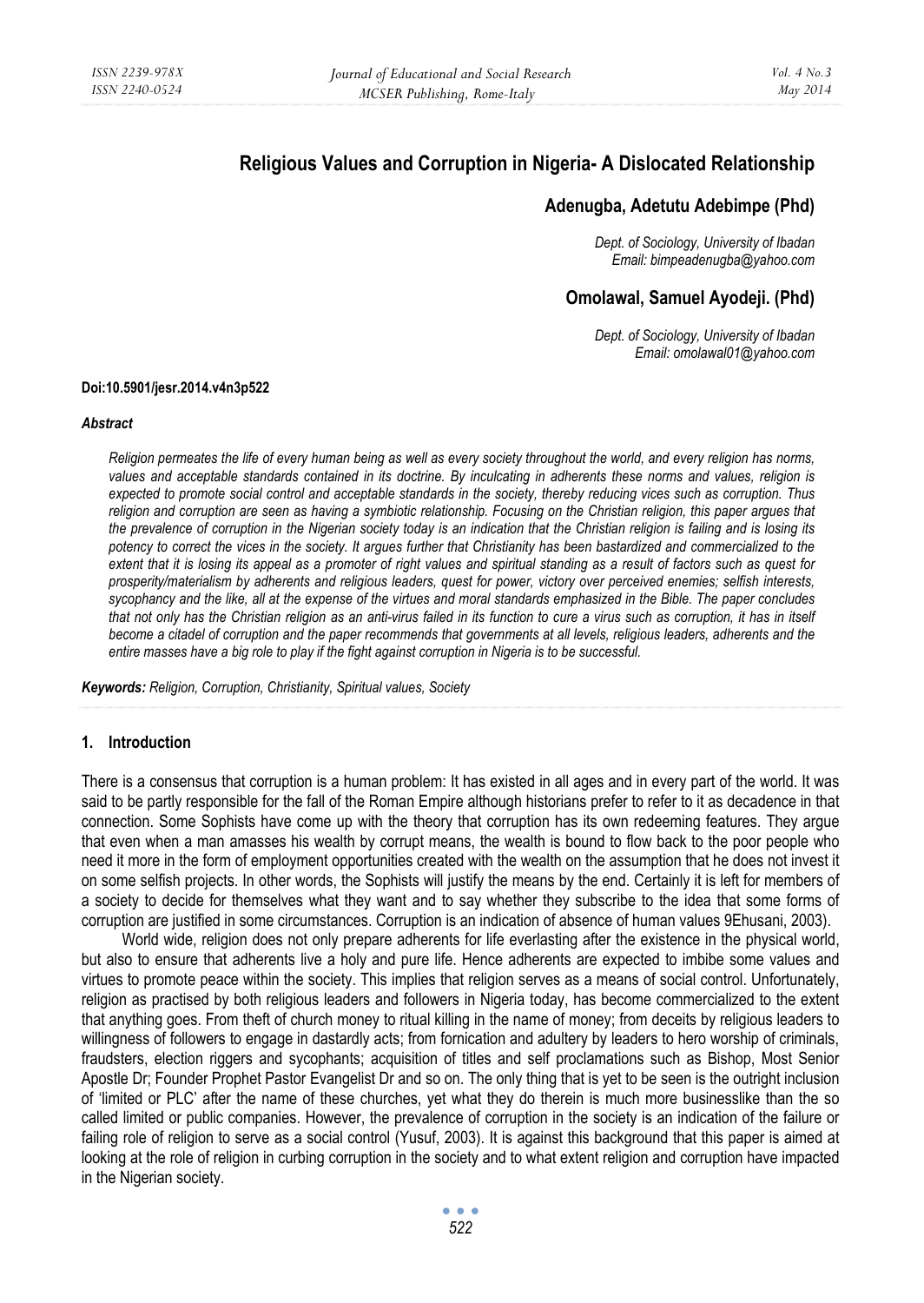## **2. Conceptual Clarification**

#### *2.1 Religion*

The term religion refers to faith in a divinely created order of the world, agreement with which is the means of salvation for a community and thus for each individual who has a role in that community. In this sense the term applies principally to such systems as Judaism, Christianity, and Islam, which involve faith in a creed, obedience to a moral code set down in sacred Scriptures, and participation in common practices**.** In its most specific sense the term refers to the way of life of a monastic or religious order (Richardson 1966, Encyclopedia Encarta 2005). For the purposes of this paper, the author is focusing on the Christian religion.

## *2.2 Christianity*

Any phenomenon as complex and as vital as Christianity is easier to describe historically than to define logically, but such a description does yield some insights into its continuing elements and essential characteristics. One such element is the centrality of the person of Jesus Christ. That centrality is, in one way or another, a feature of all the historical varieties of Christian belief and practice

The ultimate principle of the universe, called by many different names in various religions, was called "Father" in the sayings of Jesus, and Christians therefore call Jesus himself "Son of God". At the very least, there was in his language and life an intimacy with God and an immediacy of access to God, as well as the promise that, through all that Christ was and did, his followers might share in the life of the Father in heaven and might themselves become children of God. Jesus' crucifixion and Resurrection, to which early Christians referred when they spoke about him as the one who had reconciled humanity to God, made the cross the chief focus of Christian faith and devotion and the principal symbol of the saving love of God the Father.

This love is, in the New Testament and in subsequent Christian doctrine, the most decisive among the attributes of God. Christians teach that God is almighty in dominion over all that is in Heaven and on Earth, righteous in judgment over good and evil, beyond time and space and change; but above all they teach that "God is love" (John 4:16). The creation of the world '*ex nihilo'* (out of nothing) and the creation of the human race were expressions of that love, and so was the coming of Christ (John 3:16). The classic statement of this trust in the love of God came in the words of Jesus, in the Sermon on the Mount: "Look at the birds of the air: they neither sow nor reap nor gather into barns, and yet your heavenly Father feeds them. Are you not of more value than they?" (Matthew 6:26). Early Christianity found in such words evidence both of the special standing men and women have as children of such a heavenly Father and of the even more special position occupied by Christ. That special position led the first generations of believers to rank him together with the Father, and eventually "the Holy Spirit, whom the Father [sent] in [Christ's] name". After controversy and reflection, that confession took the form of the doctrine of God as Trinity. The instruction and exhortation of Christian preaching and teaching are based around the two chief commandments encapsulated in the ethical message of Jesus (see Matthew 22:34-40), the love of God and the love of one's neighbor. (Crudence 1975, Encyclopedia Encarta 2005)

#### *2.3 Corruption*

In a very simple form, corruption means to destroy the purity of something. It is not manifested in fraud or diversion of physical and tangible things alone, it goes beyond this to encompass abuse, rottenness, misuse, decay and depravity (Labanjo 1970). The Act establishing the Independent Corrupt Practices and other related offences Commission (ICPC) defines corruption as including bribery, fraud and other related offences (Corrupt Practices Act 2000). Corruption is defined by the World Bank as 'the abuse of public office for private gains. It involves the seeking or exacting of a promise or receipt of a gift or any other advantage by a public servant in consideration for the performance or omission of an act, in violation of duties required of the office. It may also involve extortion of monies or theft by public servants of amounts due or payable to public coffers' (cited in Onuoha 2003). To Otite, as cited in Onu (2001), corruption is the reversion of integrity or state of affairs through bribery, favour or moral depravity According to Ikeanyibe and Imhanlahimi (2006), corruption is an antithesis to ethics and accountability. They adduced a few reasons for the precarious situation of corruption in Nigeria among which are ineffective institutions, weak rule of law, low popular participation in politics, weak protection of civil liberties, closed economic and political systems, poor remuneration of public servants and so on. However, according to Ighodalo, (2001), while these factors can not be overlooked, moral leadership and true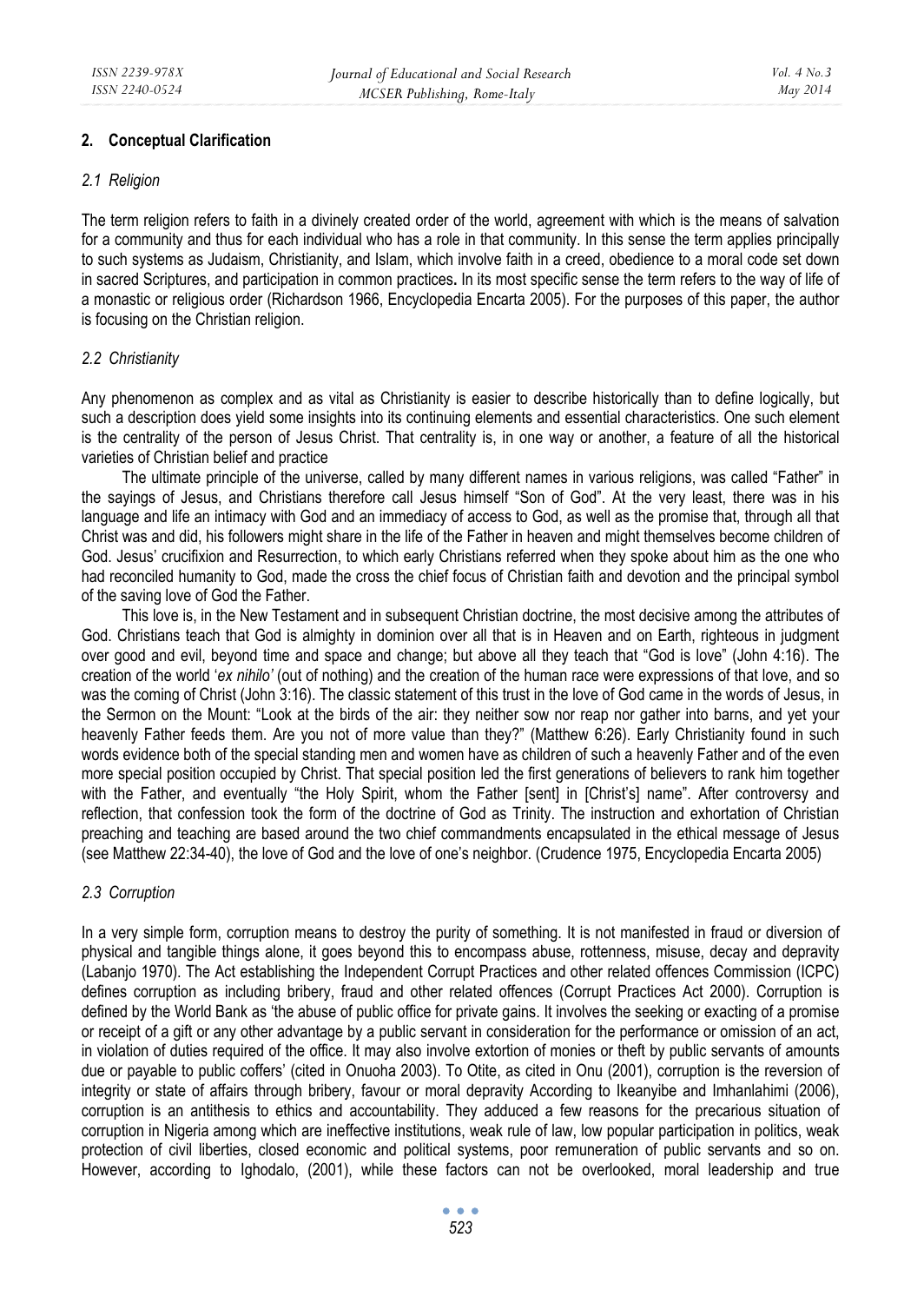commitment to the service of the nation are at the centre of the situation.

## **3. Christian Religious Values and Corruption in Nigeria- A Dislocated Relationship**

According to Henslin (2007), religion serves the following fucntions:

- Provides answers to perplexing questions about ultimate meaning such as the purpose of life, why people suffer, existence of after life. Etc.
- Provides emotional comfort especially during the time of illness, death, suffering and so on.
- Provides social solidarity- unites believers into a community that shares same positive values.
- Provides guidelines for every day life through rules and regulations on what to do and what to abstain from.
- Provides social control so that fairness and justice will be displayed.
- Provides support for the government.

In Nigeria, Religion features at the beginning of the nation's constitution. Chapter 1, Part II (10) prohibits the adoption of any religion as state religion and Chapter IV (38) gives freedom to all citizens on the religion to practise and that no religion should be forced on any citizen against his will. The question then is, what is the situation on ground in Nigeria?

As a matter of fact, most Nigerians are religious. They believe in the supremacy of God and that God is the basis of their individual and corporate lives. As ministers and followers of Christ, the Bible spells out numerous requirements as foundations for their faith. Most important, Romans 12:2 says 'do not be conformed to this world, but be transformed by the renewal of your mind, that you may prove what is the will of God, what is good and acceptable and perfect.' Matthew 6: 33 adds that' but seek first the kingdom of God and its righteousness, and all these things shall be yours as well. Luke 9:23 says " if any man would come after me, let him deny himself and take up his cross daily and follow me.' Again, the Bible in Matthew 5: 13 & 14 refers to Christians as salt and light of the world, indicating that they occupy special place in the scheme of events and to be examples for the world to emulate. The question is, what manner of Christianity do Nigerians (Leaders and followers) practise?

Nigerians relate with supernatural realities through prayers, supplications, fasting and offering of sacrifices. Ever since the spread of the gospel to the country, Nigerians have embraced and adopted and practised it with fervour and passion. In the recent past, the spirit of 'born againism' has taken over. Churches are found in all nooks and crannies of the streets. There are churches in the forests, riversides, on hilltops and mountains. Crusades are organized daily. Worship sessions and vigils take place every minute of every day of the week. People go in large numbers on pilgrimage taking pride in being addressed as Alhajis or JPs. According to Ehusani (2003), while there is noticeable decline in religious fervor in many parts of the world, the religious enterprise appears to be thriving very much in Nigeria, as more people are being converted, many houses and house wares are being turned to churches, sports stadia are being used more for religious functions than for sporting activities. Streets and highways are blocked at regular interval for religious meetings and crusades. To Yusuf (2003), unfortunately in most of these churches, holiness seems to be unpopular, as the vows of celibacy and life devoid of glitters has been overtaken and replaced by Pastors with flamboyant lifestyles, beautifully groomed hair, expensive clothes and shoes, posh homes and cars and even private jets. These clerics tell their congregation that their God is not a poor God, a cliché that has earned them the name 'prosperity preachers'. Some have gone a step further to seek and acquire fetish power so as to be able to tell their followers certain secrets and to make predictions for them. Some are believed to use 'anointed' handkerchiefs, anointed rings, holy water etc' to cure sicknesses and diseases. Most topics of crusades are coined in catching phrases such as 'your miracle is today, overcoming the devil, victory at last, march into your wealth, claim your fortunes today etc'. These phrases serve their desired purpose of attracting followers. The largest bill boards on the streets are those advertising one religious crusades/faith healing or the other. Religious phrases such as praise God, Halleluiah, Jesus is Lord and so on are commonly on the lips of people any where and anytime of the day. Some establish their churches and make themselves the General overseer, their wives Deputy General Overseer or Treasurer, their son the Secretary and so on. It is common knowledge that most of these pastors now go about with armed body guards, bouncers and other official paraphernalia such as secretaries, personal assistants, protocol officers and others.

What more? Seminaries, Monasteries, Bible Colleges are increasing and they are turning out thousands of preachers, evangelists and prophets. The missionaries are so numerous to the extent that they are now sent out to various missions in Europe, America, Asia and other countries of the world. Some of these churches have even become venues for corrupt politicians (who come with all the paraphernalia of office) to campaign and to give thanks to God after 'winning' elections which were believed to have been rigged. They are at times given the microphone to address the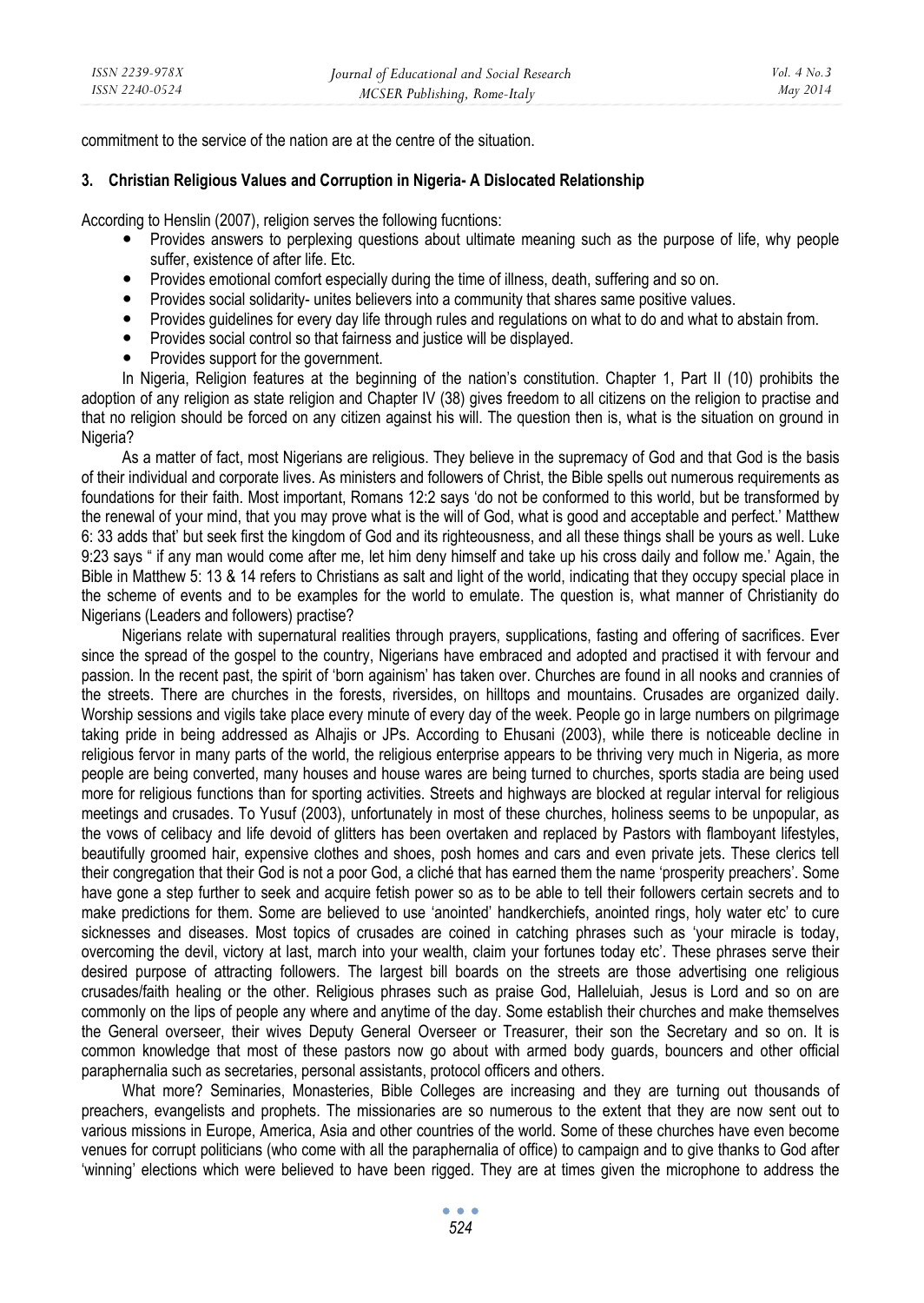congregation and give account of their stewardship.

Thus from all indications and outward manifestations, Nigerians seem to be incurably religious and perhaps the most religious in the world. But in the face of this fervor and religiousity, should order, peace, love, selflessness, charity, humanity to man, and other fruits of the spirit listed in ( Galatians 5:22-23) not be clearly visible and manifested in Nigeria? Put in another way, should there be corruption, rancor, poverty, inhumanity, poor governance and so on in the land?

Having briefly reviewed the situation on ground in Nigeria, is the Christian religion serving the desired purpose of increasing moral and spiritual values?

The situation on ground in Nigeria does not appear to show that the Christian religion is serving these functions. For example, social solidarity is low as believers are no longer united into a community that shares Christian values, thus what the Anglican does differs from what the Catholic does, and the individuality becomes more pronounced among the Pentecostal/independent churches where values are defined by the leaders and not by the Bible. Fairness and justice are scarce commodities especially when politicians and rich people are accorded more recognition and attention than the poor in the same church and where virtues of criminals and fraudsters are extolled openly and so on. Religion is unfortunately providing a negative support for government as most government officials use it to abuse the collective conscience of the people through their deceits and manipulation. From all indications, it could be seen that long before the global economic meltdown currently being experienced, Nigeria has been experiencing religious meltdown and not only has it failed to curb corruption, but it has in itself become a channel of corruption.

A review of the current situation will prove that there is religious meltdown in Nigeria: One does not have to labour so hard to establish the fact that there is so much corruption going on in Nigeria. Pages of national newspapers reveal on daily basis one form of corruption perpetrated especially by public servants who are placed in positions of authority to provide good governance for the masses. Corruption is near endemic as well as systemic in Nigeria. There are manifestations of negative practices involving private individuals, public officials, political office holders at all levels, students, market men and women and in short almost every body. Corruption has succeeded in breeding inefficiency in Nigeria, is diminishing productivity in all sectors, it is discouraging investment, fuelling capital flight, increasing unemployment and inflation, creating and promoting poverty, bringing decline in quality of life and life expectancy and giving Nigeria a bad image in the eyes of the international community. In all it is a negation of the Christian vocation to promote holiness and righteousness in the world. The situation can be likened to what happened in Sodom and Gomorrah where God could not find ten honest people that will warrant saving the towns from destruction. Realizing this situation, successive Heads of States and Presidents have had to decry the alarming rate at which corruption is flourishing in Nigeria, and this was what informed the immediate past government to establish the Independent Corrupt Practices and Other related Offences Commission (ICPC) and the Economic and Financial Crime Commission (EFCC) to mount wars against corruption. Other agencies include Extractive Industries Transparency Initiative (EITI), Code of Conduct Bureau, Due Process Unit in the Presidency and so on. The success of these and other agencies is subject to further debates. What factors then encourage corruption in this country?

Foremost, Adeleke (2003) claims that Nigerian leaders over the last 40 years have created an environment that is conducive for corrupt practices while a disoriented and impoverished followership, and anybody else operating in this environment, quickly learns to tow the line and take full advantage. The system has been molded by a society where anything goes. The system has taken on a life of its own, feeding off itself. Society in turn is now a victim of that system. Almost all past leaders have one religious title or the other indicating that they believe in the supremacy of God, a fact which they could bear to bring to their administration. In support of this, Onuoha (2003) says 'the ruling class is parasitic, exploitative, unproductive and devoid of the tempers of nationalism and state building; in turn, the state lacks autonomy and is subordinated to dominant class interest; the implication is that both the state and the dominant and ruling class work for their own interests and not for the interests of the whole society'. A case for consideration is the issue of immunity clause which agents of the state created for themselves in anticipation of their abuse of office. This provides an opportunity for them to be corrupt and to cover their trails and destroy evidence while still in office. It does not seem to be a matter of contradiction for many highly placed Nigerians that they embezzle or misappropriate millions of naira while at the same time struggling to occupy front seats in the church or even take titles in the church. Many of these leaders during the oath taking ceremonies swear to the Bible to provide faithful and honest governance and protect the integrity of the nation and such declaration ends at the point of the ceremony as actions immediately thereafter reek of corruption and dishonesty. A careful assessment of all the sectors of the Nigerian economy under different administrations over the years will reveal cans of worms and the extent to which past and present leaders have corrupted themselves and succeeded in creating avenues for corruption. This conclusion is amply supported by Nduka (2006), who says that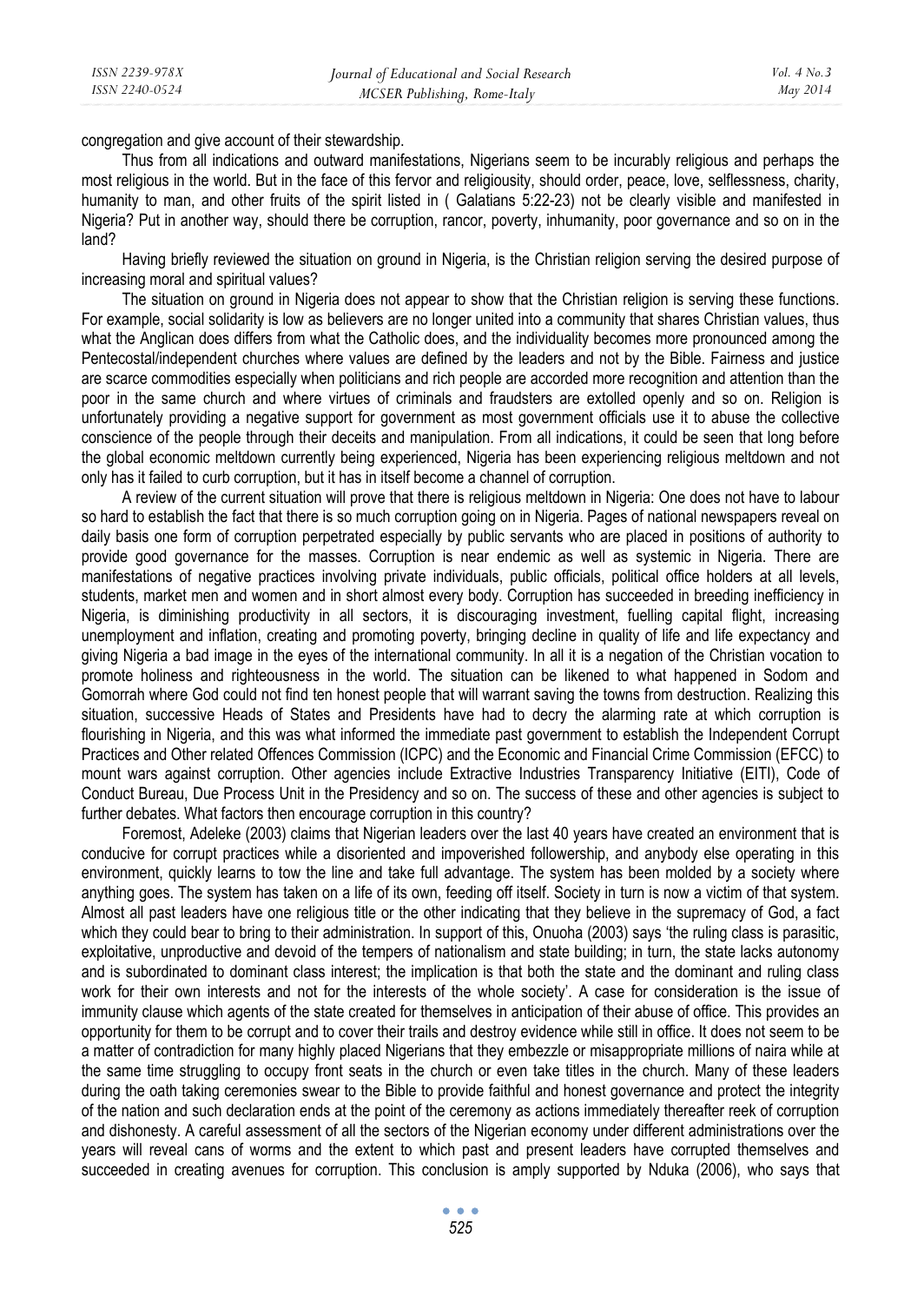'apparently, there have been deficits in the national leadership either from the intellectual, moral, ideological or other points of view. He continues, 'in my view, the weakest link in the chain of developmental efforts remains the weak value base which adversely affects both our individual and collective attempts at development, including those of the leaders who are either born, selected, rigged into positions of leadership or assume the leadership of the country through the barrel of the gun'. It is no secret that most of Nigerian leaders in the past either came in through the barrel of the gun or through election rigging. That automatically puts a question mark on their level of spiritual/religious and moral standing. They have not helped the situation with the kind of leadership they have subsequently displayed. Privileges to occupy public and political offices do not imply opportunities to display personal aggrandizements, whims and caprices. Office holders must offer honest leadership for others to follow; they must exhibit a sense of fairness and equity and must show a sense of honour that involves integrity and internal moral control.

Transparency and accountability, which are marks of good leadership, are missing from their dictionary. Selfishness, ethnicity, tribalism, nepotism, greed are marks of their regimes. Poor governance leading to a culture of poverty further provides avenues for people to make ends meet at all cost. These marks provide well fertilized ground for corruption to thrive and boom as is currently the case today. As a way out of the crisis of corruption, the government of Nigeria has established bodies like the ICPC and EFCC to fight corruption, but unfortunately the bodies were crippled right from birth by the legal documents that established them and this has been further worsened by the absence of political will on the part of the government to fight corruption (Onuoha 2003).

Apart from the government, society itself has further encouraged corruption through excessive hero worship bordering on mass sycophancy. This manifests in the attitude of 'my leader, right or wrong'; 'my town, by hook or crook'; 'my tribe, right or wrong'. It is the root of such ethnic and tribal sentiments that many people use to foster corruption. Akin to sycophancy is hero worship even when we know such heroes have committed atrocities. Once they come around and throw a few material things around or when they dash out money to traditional rulers, they easily become heroes to be worshipped and at times given chieftaincy titles as a mark of their recognition. A culture of ostentation has also emerged thus making it a big disaster for an individual to be poor. The implication here is that people would do or be ready to do anything at all cost to acquire money even if it will mean emptying the public treasure to do that.

Do Nigerians who worship God as followers or leaders not know what Isaiah 33:15 say ' those who are honest and fair, who refuse to profit by fraud, who stay far away from bribes, who refuse to listen to those who plot murder, who shut their eyes to all enticements to do wrong; he shall dwell on high…' Luke 3:13-14 warns against fraud, extortion, intimidation and the need to be contented with one's pay. Jesus himself preached against religious practice that was not matched by high moral and ethical standards in private and social life (Sermon on the Mount-Matthew 5).

In the face of the contradiction and the embarrassment of a booming Christianity in the midst of an environment that stinks with corruption and indiscipline, the conclusion seems to be that what is spreading like wild fire in contemporary Nigeria is not genuine Christianity at all, but a mass movement of some sort with Christian elements of ritualism; one that is largely shallow, superficial, noisy and devoid of substance and depth. Popular Christianity in Nigeria appears to be largely materialistic, unspiritual and with emphasis on prosperity, success, healing and with little attention on social morality and spirituality of the believers. This brand of Christianity does not seem to have a place for the notion of the cross, suffering and sacrifice which constitute the centre of traditional Christian doctrine and life. At a time when Christian leaders should use the message of the cross and a modest and austere life to contradict the gross materialism and extreme economic liberalism of the current society that are daily crushing the poor, what we see are expensive churches harbouring stinkingly rich pastors whose mark of success are mansions, flashy cars, expensive dresses, shoes, wristwatches, jewelries the costs of which can feed thousands of hungry followers.

Religion has failed in its responsibility to mould the character of the adherents. Religion itself has been thoroughly exploited and manipulated in Nigeria by "smart" men for political and economic gains. The message of the cross is fundamental and central to the Christian religion, but popular religion in Nigeria has sidelined the cross and all the spiritual values associated with it. This religion declares all failure, suffering and pain as of the devil while associating with God only wealth, success, healing and prosperity. Put in computer terminologies, religion could be seen as an antivirus such as Avast, MacAfee, AVG and so on. As an anti-virus, the main role is to remove, delete or heal viruses. On the other hand, corruption should be seen as a virus: A virus that has eaten deep into the fabrics of the national conscience and which has deadened all values and morality. Unfortunately, in Nigeria religion has lost its potency to fight the virus of corruption and not just this, corruption has succeeded in infesting and taking over the brain box of religion.

According to Labanjo (1970), we are not asking for a country where all the citizens are saints, but it would not be any use either if all the citizens are sinners. The generally accepted fact is that in every society the saints should redeem the sinners otherwise there would be chaos. The manifestation of chaos in Nigeria could therefore be an indication that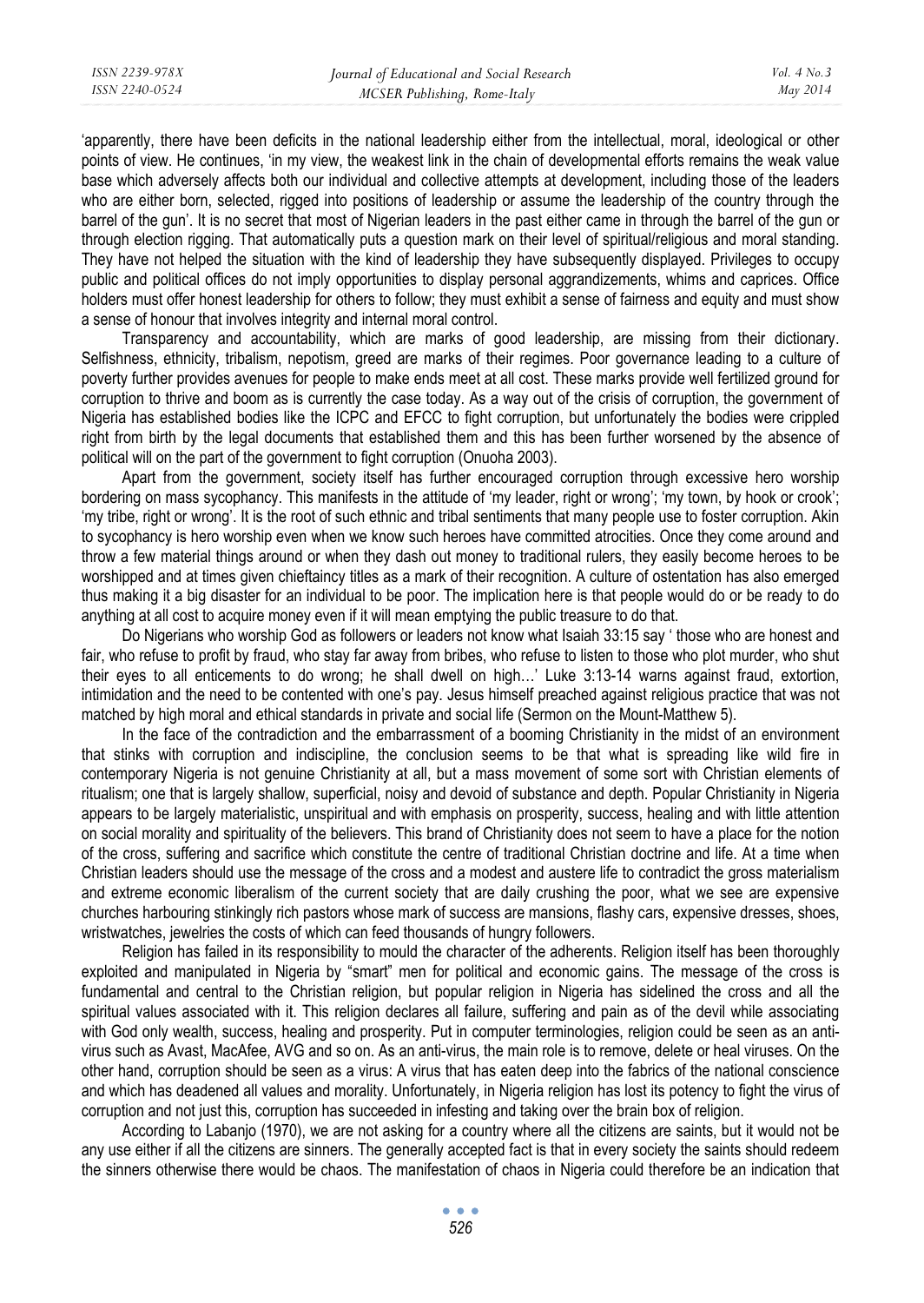saints could be scarce to come by, a situation similar to what happened in Sodom and Gomorrah where God was not able to find ten righteous men who could have been used as a basis to save the cities from destruction that eventually came on them.

#### **4. Conclusion and Recommendations**

From the issues raised in this paper, it could be seen that there is a serious imbalance between the Christian religion and corruption in Nigeria. A dislocation has occurred in the symbiotic relationship between the Christian religion and corruption. Where the level of spirituality is high, all things being equal, the level of corruption should decline. The situation in Nigeria is such that not only has religion failed to reduce corruption, but religion it self has become a channel of corruption, providing support for corruption in the society. What camouflages as popular Christianity in Nigeria and spreading like wild fire and winning thousands of souls may not really be Christianity at all, to the extent that it has thrived in the midst of corruption and social decay and has not been able to make a difference in the social morality and piety of the adherents. In fulfillment of Jesus' declaration, these religious leaders and followers are being known through their fruits. If what is seen exhibited by millions of converts are indiscipline and corruption, then it could be said with little or no fear of contradiction that what is being witnessed in Nigeria are mass movements of some sort, preaching messages of convenience, with a few elements such as singing, prayer and so on. These social movements largely lack the understanding of the Christian call to a high level of sacrifice, discipline, honesty, truth and justice. There is no doubt that authentic religion will checkmate corruption because individual and social morality of the people is predicated on their religious beliefs and values. True religion shares in common transcendental values and moral principles, and also promotes high ethical standards. A proper dissemination of the Christian message will help to checkmate the human instinct to grab and to accumulate for self while neglecting the common good.

Government, religious leaders and the entire citizens have roles to play if Nigeria is to be transformed from the high position in the gang of the most corrupt nations in the world, to a high position among the most corruption free nations.

- 1. On the part of the government, those in power must fear God and practise their religious obligations and national duties sincerely. This will earn them moral support from the followers. Also there must be a vibrant national view centered on the fear of God, after all, swearing with the Bible or Koran is an indication of weaving individual and national conscience around religion; consequently performance of duties must be seen as an opportunity to serve the nation and put national interests over and above individual interests.
- 2. Religious leaders also need to wake up from their slumber and take the message of the cross more seriously. They should not see religion as a means of amassing wealth neither should they spare the corrupt individuals and government officials in the course of preaching sermons. They should see their call as a means of inculcating the fear of God and the values of honesty, hard work, accountability and concern for the common good in their members.
- 3. Finally, individuals and adherents must be ready to face the challenges of life and play down complete dependence on miracles and healings. They must also pay attention to the provisions of the criminal codes against the various shades of corruption and most importantly, they must have the fear of God in their hearts and imbibe this in their children.

#### **References**

- Adeleke, John, 2003, Corruption in the Private Sector: How Bad? What Response, in *Corruption, Accountability and Transparency for Sustainable Development,* Ota: ALF Publications.
- Alexander Cruden, A.M., 1975, *Crudence Bible Concordance*, Michigan: Zondervan Pub.
- Bolaji, Labanjo, 1970, *Anatomy of Corruption in Nigeria*, Ibadan: Daystar Press. Constitution of the Federal Republic of Nigeria, 1999 Ehusani, George, 2003, Religion and the Scourge of Corruption in Nigeria, in *Corruption,*

 *Accountability and Transparency for Sustainable Development,* Ota: ALF Publications.

Encyclopedia Encarta 2005

Henslin, James. M., 2007, *Sociology- A Down-to-Earth Approach*, 8<sup>th</sup> Ed., Boston: Allyn & Bacon Pub.

Ighodalo, A, 2001, Bureaucratic Corruption in Nigeria, In I.Olojede and S.O Fajonyomi (eds),

*Ethics and Public Accountability in Nigeria*, Lagos: A-Triad Associates.

Ikeanyibe, O.M., & Imhanlahimi, J.E., 2006, Ethics, Accountability and Public Service Delivery in Nigeria, In *Ibadan Journal of the Social Sciences*, Vol. 4/No.2, Sept 2006.

Nduka¸ Otonti. (2006), *The Roots of African Underdevelopment and Other Essays*,